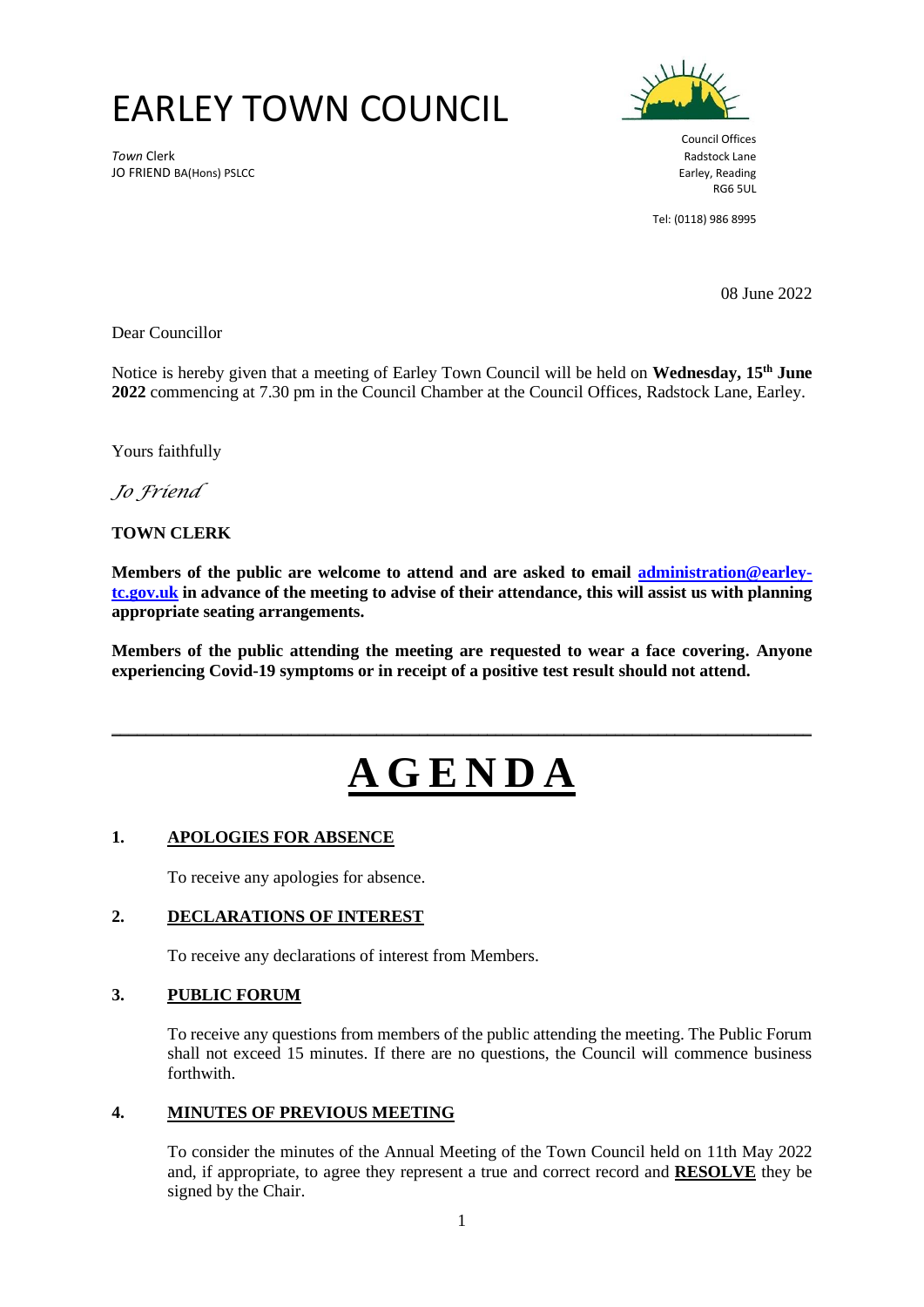#### **5. TOWN MAYOR'S COMMUNICATION**

To receive such communications as the Town Mayor may wish to bring to the notice of the Council.

#### **6. COMMITTEE REPORTS**

To receive the minutes of the following meetings:

| 6.1 | Amenities & Leisure Committee | $\sim$ | $25th$ May 2022 ( <i>draft</i> ) (Minutes 1 - 19)          |                     |
|-----|-------------------------------|--------|------------------------------------------------------------|---------------------|
| 6.2 | <b>Planning Committee</b>     |        | $10^{th}$ May 2022 ( <i>draft</i> ) (Minutes $167 - 183$ ) |                     |
| 6.3 | Policy & Resources Committee  | $\sim$ | $1st$ June 2022 ( <i>draft</i> )                           | (Minutes $1 - 21$ ) |

#### **7. REPRESENTATIVES ON OTHER BODIES**

To receive Councillors' reports on meetings of outside bodies on which this Council is represented.

At the time of agenda publication, no written reports had been received.

#### **8. RISK REGISTER**

As part of the Account and Audit Regulations, the Town Council is required to carry out risk assessments for its assets and operations.

#### **8.1** Council Risk Register

The Council Risk Assessment, known as the Risk Register, requires presentation to the Town Council on an annual basis, to then be signed by the Chairman and Responsible Financial Officer. The Council Risk Register 2022 has been supplied to Members for their consideration.

To **RESOLVE** that the Council Risk Register 2022 be signed.

### **9. FINANCIAL INFORMATION**

Town and Parish Councils are required to undergo an annual examination of their finances by both an internal and an external auditor. The internal auditor, appointed by the Town Council, conducts thorough checks into the processes and procedures used by the Council during the conduct of its business. The external auditor is allocated to the Town Council as part of a national process governing all Town and Parish Councils. Its role is to review Sections 1 and 2 of the Annual Governance and Accountability Return (AGAR) in accordance with guidance issued by the National Audit Office.

#### **9.1** Financial Statements 2021/22

To receive the financial report prepared by the Finance Officer, 'Unaudited Financial Statements for the Year Ended 31 March 2022'.

*Appendix B*

#### **9.2** Internal Auditor's Report

To receive the internal auditor's report for the year ended 31<sup>st</sup> March 2022.

*Appendix C*

*Appendix A*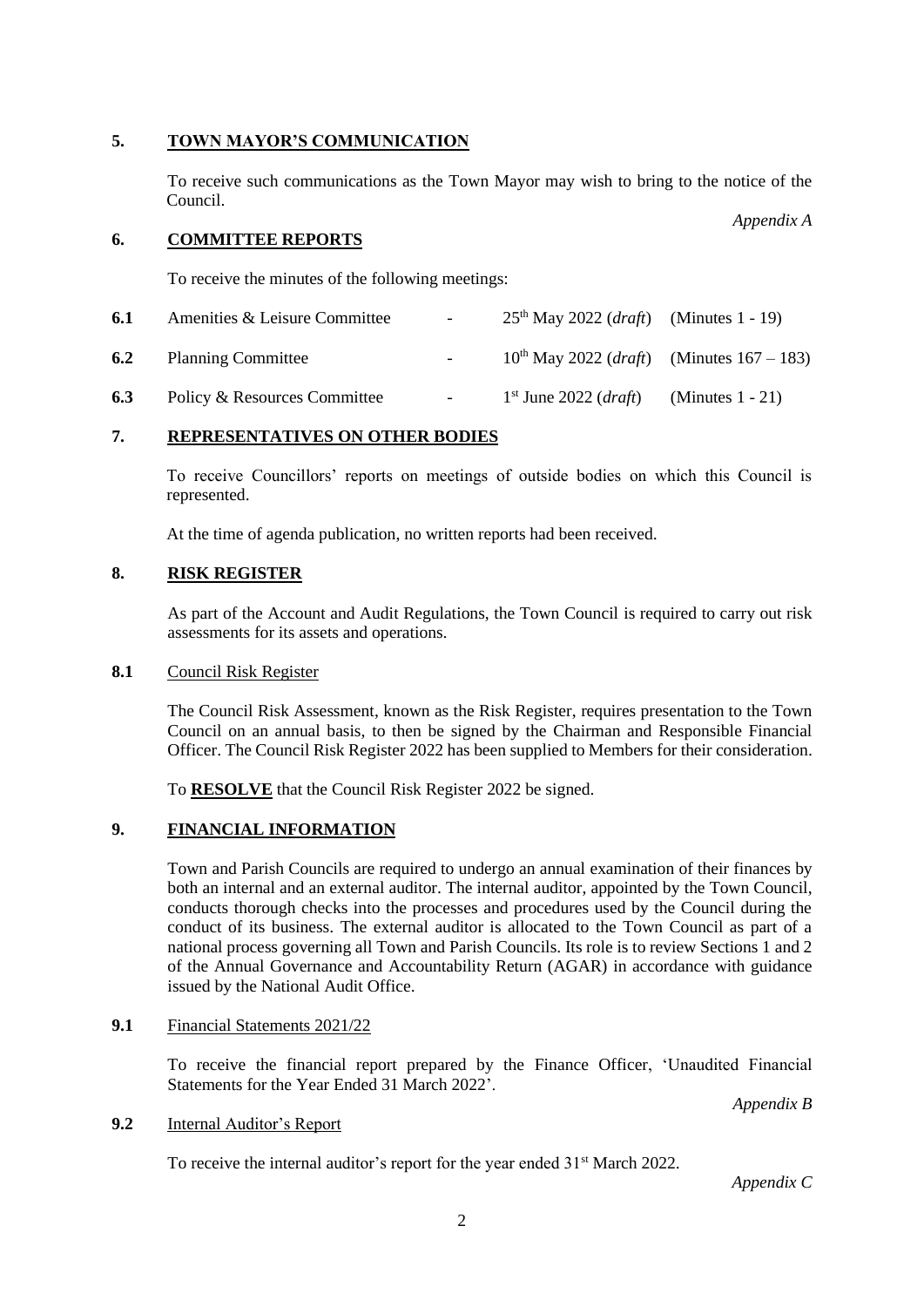#### **9.3** AGAR 2021/22 – Annual Governance Statement 2021/22

Members to review 'Section 1 – Annual Governance Statement 2021/22' and to **RESOLVE** on the signing of 'Section 1 – Annual Governance Statement 2021/22'.

*Appendix D*

#### **9.4** AGAR 2021/22 – Accounting Statements 2021/22

Members to review 'Section 2 – Accounting Statements 2021/22' and to **RESOLVE** on the signing of Section 2 – Accounting Statements 2021/22.

*Appendix E*

#### **10. DELEGATION OF POWERS**

#### **10.1** Scheme of Delegation - Coronavirus

To consider whether, in addition to the scheme of delegation contained in the revised standing orders, the additional, temporary delegation measures adopted at Full Council  $11<sup>th</sup>$  May 2022, minute 15.2, should be continued.

Members to **RESOLVE** accordingly.

#### **11. TOWN COUNCIL GRANTS**

#### **11.1** Grant Applications

To consider the recommendations of the Policy and Resources Committee on two remaining grant applications and to **RESOLVE** accordingly.

*Appendix F*

#### **11.2** Wokingham Sports Sponsorship Fund

To consider the recommendations of the Policy and Resources Committee on one application for match funding and to **RESOLVE** accordingly.

*Appendix F*

#### **12. TELEPHONE KIOSKS**

To note that the agreement for Earley Town Council to purchase two red telephone kiosks, one in Silverdale Road and one in Wychwood Crescent, has been completed and the sum of £2 has been paid to BT. The telephony equipment will now be removed by BT and the Town Council can consider how they wish to repurpose the kiosks.

#### **13. COUNCIL SEAL**

To note that use of the Council seal on the Laurel Park Pavilion surrender document was witnessed by councillors at the Amenities and Leisure Committee meeting on 25<sup>th</sup> May 2022. The document has been returned to Wokingham Borough Council for processing.

#### **14. COUNCILLORS' ATTENDANCE**

#### **14.1** Record of Members' Attendance

To note details of Councillors' attendance during 2022/23 at meetings of the Council and its Committees. Records to include both remote meetings of councillors and face to face meetings of Committees and Council.